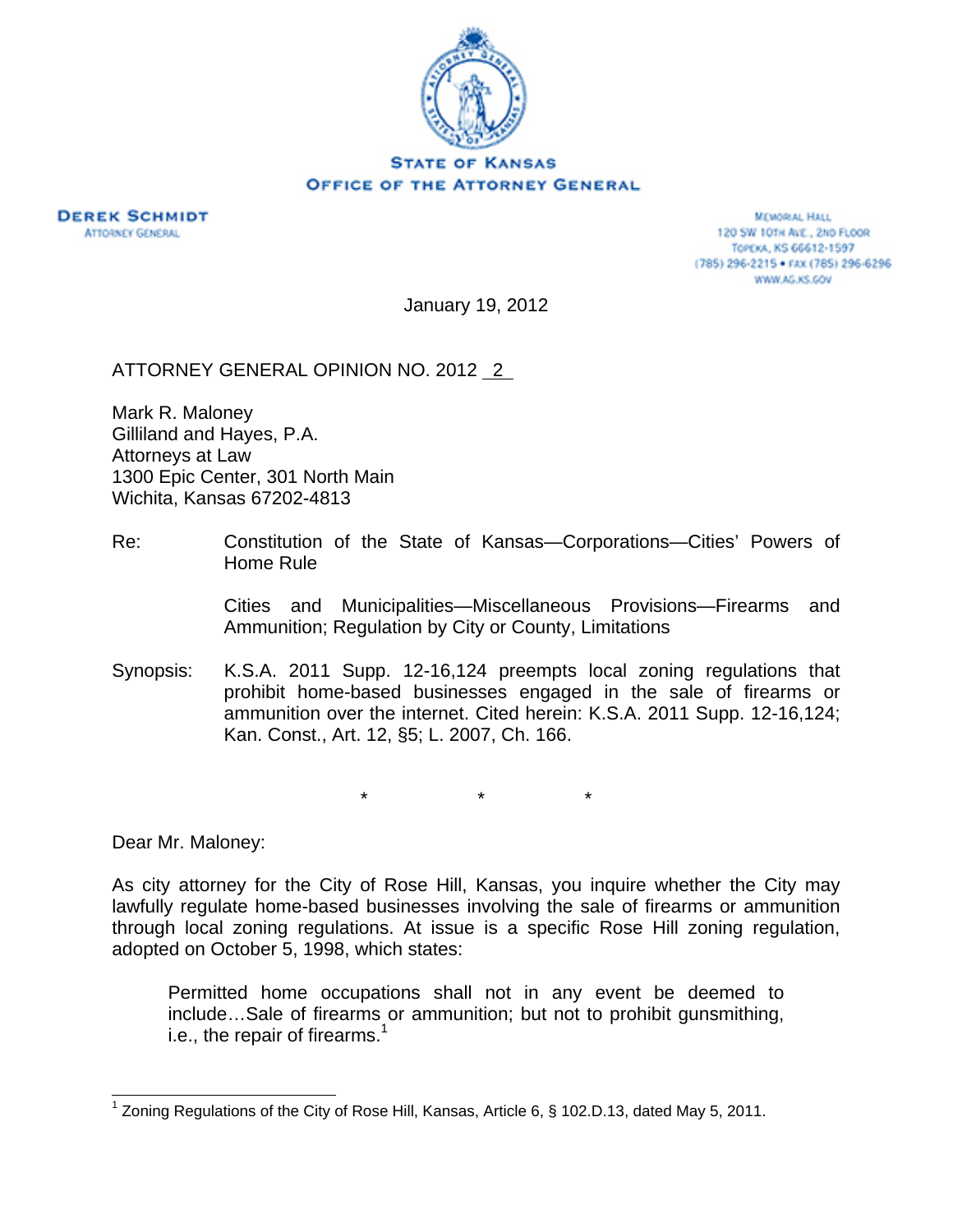You ask whether K.S.A. 2011 Supp. 12-16,124(a) would preempt this city zoning regulation. For the reasons outlined below, we opine that this zoning regulation is preempted by state law, and as a consequence the City of Rose Hill may not lawfully enforce it.

K.S.A. 2011 Supp. 12-16,124(a) reads in relevant part:

No city or county shall adopt any ordinance, resolution or regulation, and no agent of any city or county shall take any administrative action, governing the purchase, transfer, ownership, storage or transporting of firearms or ammunition, or any component or combination thereof… any such ordinance, resolution or regulation adopted prior to the effective date of this 2007 act shall be null and void. $2$ 

Generally, cities are empowered to determine their local government through the enactment of ordinances and regulations.<sup>3</sup> The Home Rule Amendment to the Kansas Constitution expressly grants cities the power to enact local laws so long as such laws do not conflict with state statutes.<sup>4</sup> Home rule powers are intended to be broad: "Powers and authority granted cities pursuant to this section shall be liberally construed for the purpose of giving to the cities the largest measure of self-government."<sup>5</sup>

Cities' home rule power is not unlimited, however: "[h]ome rule power does not authorize cities to act where the state legislature has precluded municipal action by clearly preempting the field with a uniformly applicable enactment."6 At issue, then, is whether the Kansas Legislature clearly preempted the field of governing the purchase, transfer, ownership, storage or transporting of firearms or ammunition by enacting the current version of K.S.A. 2011 Supp. 12-16,124(a).

Kansas courts have identified two means by which a state statute may overrule a city's home rule power: (1) if there is a conflict between the local regulation and a state statute, or (2) if the state legislature has preempted the field of regulation.<sup>7</sup> Because we conclude that K.S.A. 2011 Supp. 12-16,124(a) demonstrates the Legislature's intent to preempt the field of firearms regulation, we do not address the issue of whether Rose Hill's zoning regulation conflicts with state law.

## **State Law Preempts Local Zoning of Home-Based Firearms Businesses**

In determining whether a particular state statute preempts local laws, legislative intent "must be clearly manifested by statute before it can be held that the state has withdrawn

<sup>&</sup>lt;u>2</u><br><sup>2</sup> There are four exceptions to this subsection, but we do not address them as we have determined such exceptions are not relevant to your inquiry.

<sup>3</sup> *Kansas City Renaissance Festival Corp. v. City of Bonner Springs*, 269 Kan. 670, 673 (2000). 4

<sup>&</sup>lt;sup>4</sup> Kan. Const. Art. 12, §5(b).

 $<sup>5</sup>$  Kan. Const. Art. 12,  $\S5(d)$ .</sup>

<sup>6</sup> 269 Kan. at 673. Internal citation omitted.

<sup>7</sup> *City of Junction City v. Lee*, 216 Kan. 495, 498 (1975).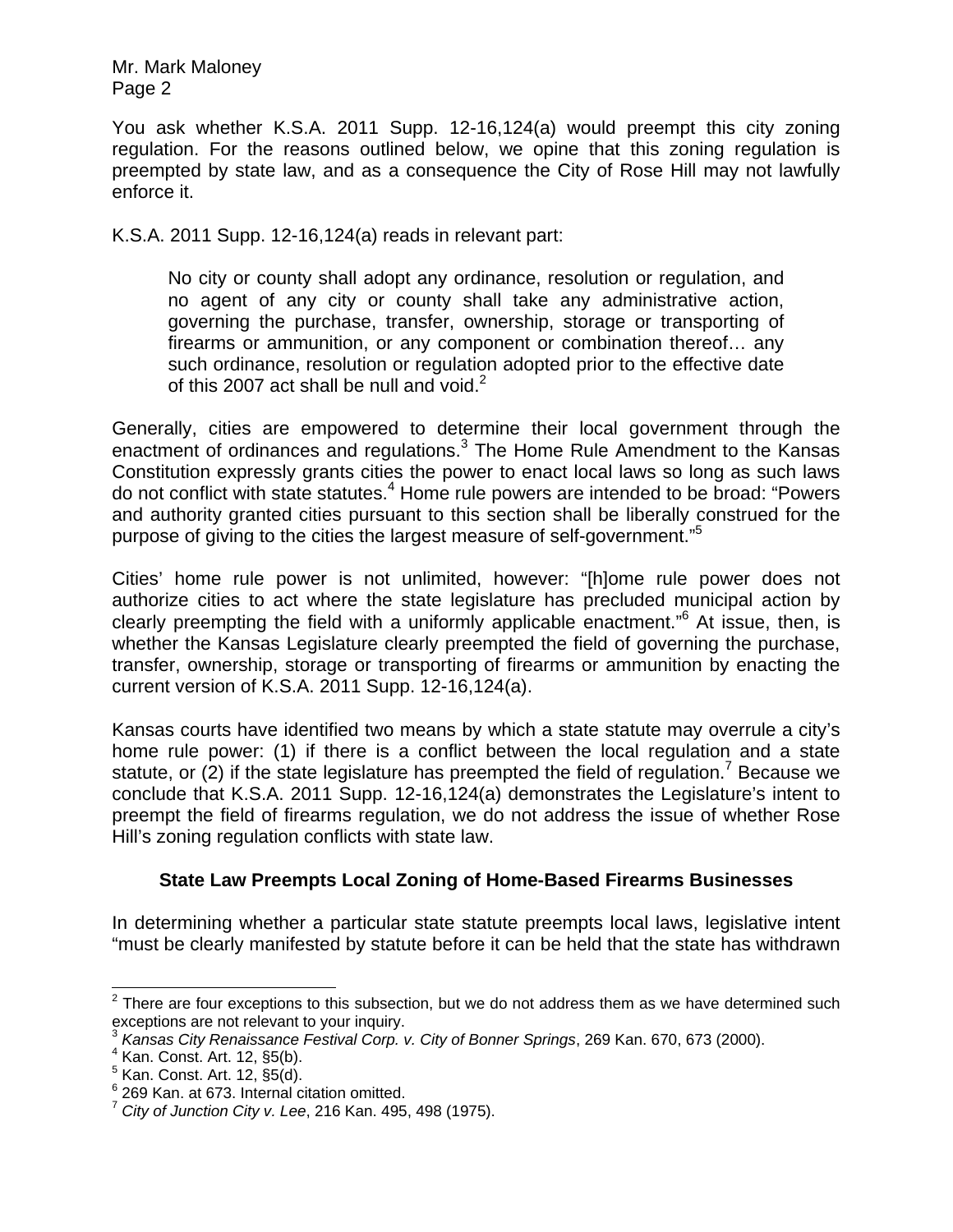from the cities power to regulate in the area."<sup>8</sup> The Kansas Supreme Court offered three examples of statutory language showing clear legislative intent to "occupy the field" of firearms regulation:

"[n]o local ordinance, resolution or regulation shall prohibit.…"

"No city or county shall have jurisdiction or control over.…"

"The power to regulate, license, and tax…is hereby vested exclusively in the state."9

In each of these examples, the legislature has either expressly removed the power of local authorities to enact laws regarding a particular subject, or has granted express, exclusive regulatory authority in the state. K.S.A. 2011 Supp. 12-16,124(a) contains similar language: "No city or county shall adopt any ordinance, resolution or regulation…" Applying the same reasoning as Kansas courts, it is clear that the legislature intended to occupy the field with this statute and thereby preempt local laws governing the purchase, transfer, ownership, storage or transporting of firearms or ammunition.

Having established state preemption, we next determine whether the Rose Hill zoning regulation falls within the "field" that the state intended to occupy. A zoning regulation that prohibits the sale of firearms at a particular location (i.e., online sales conducted at one's home) clearly purports to govern the purchase and transfer of firearms. Thus, Rose Hill's regulation is preempted because it falls within the regulatory field occupied by the State.

## **Intent to Preempt Local Laws Supported by Legislative History**

In determining the meaning of a statute, "the intent of the legislature governs if that intent can be ascertained."<sup>10</sup> As further support for our opinion that the Rose Hill zoning regulation is preempted, we note the legislative history of K.S.A. 2011 Supp. 12-16,124. The current statutory language was enacted as part of 2007 House Bill (HB) 2528.<sup>11</sup> Prior to the passage of 2007 HB 2528, K.S.A. 2006 Supp. 12-16,124 included the following subsection:

(b) Nothing in this section shall:

(1) Prohibit a city or county from adopting any zoning measure related to firearms licensees if otherwise authorized by law to do so.<sup>12</sup>

 $\overline{\phantom{a}}$ <sup>8</sup> *Id.* at 496.

<sup>&</sup>lt;sup>9</sup> *Zimmerman v. Board of Comm'rs of Wabaunsee County*, 289 Kan. 926, 973 (2009).<br><sup>10</sup> *See, e.g., Steffes v. City of Lawrence,* 284 Kan. 380, Syl. ¶ 2 (2007).<br><sup>11</sup> L. 2007, Ch. 166, Sec. 1.

 $12$  K.S.A. 2006 Supp. 12-16,124(b)(1).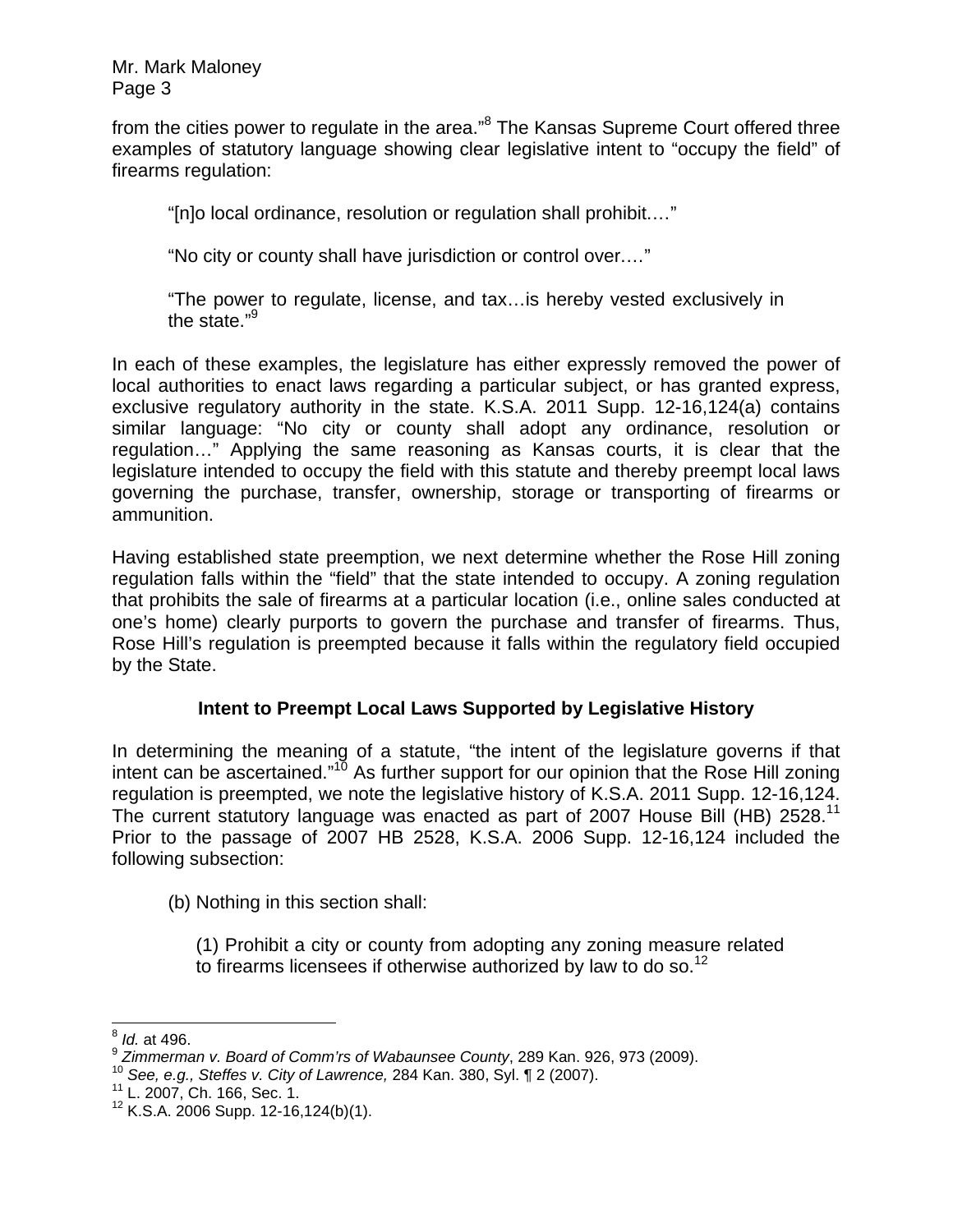2007 HB 2528 struck the above subsection. As part of our inquiry, we examine the effect of 2007 HB 2528. Ordinarily, there is a presumption that a change in the language of a statute demonstrates legislative intent to change the effect of the statute.<sup>13</sup> Applying this presumption, we conclude that the repeal of the above language specifically exempting city zoning measures from the broad preemption of K.S.A. 2011 Supp. 12- 16,124(a) demonstrates legislative intent to remove the authority of cities to regulate firearms licensees through zoning regulations.

The above analysis is consistent with our prior opinions concluding that certain city ordinances regulating the carry of firearms are *not* preempted by K.S.A. 2011 Supp. 12- 16,124(a).<sup>14</sup> Those opinions dealt with the exceptions listed in subsection (b) of the statute. As noted above, the enactment of 2007 HB 2528 removed the exception for zoning regulations related to firearms licensees from that subsection.

## **Conclusion**

 $\overline{\phantom{a}}$ 

The Kansas Constitution directs courts to construe home rule powers to afford cities the largest measure of self-government. Accordingly, courts are reluctant to find state preemption of local ordinances absent clearly manifested legislative intent. By amending 2006 Supp. 12-16,124 to strike the express authority of cities to enact zoning regulations for firearms licensees, and by enacting the broad preemptive language in 2011 Supp. 12-16,124(a), the Kansas Legislature has clearly manifested its intent to occupy the field of regulating the purchase, transfer, ownership, storage or transporting of firearms or ammunition.

This reasoning and analysis leads to a conclusion that is consistent with the limited legislative history, which you cited in your request letter, regarding the intended effect of this legislative language on existing zoning ordinances. As you pointed out in your letter, at least one conferee advised the House Federal and State Affairs Committee during hearings on 2007 HB 2528 that the proposed legislative language, if adopted, would have the effect that "all zoning regulations that contain firearm restrictions would be void."<sup>15</sup> The conferee further testified that the proposed bill "voids fundamental city zoning powers."16 There is nothing in the legislative record that indicates that the legislature, once made aware of this concern by this testimony, made any changes to the proposed language that would in any way address it. Therefore, concluding that the legislature intended to have the effect of preempting local zoning ordinances such as the one in Rose Hill is consistent with what information is in the record regarding the legislature's intent.

<sup>13</sup> *Board of Educ. of Unified School Dist. 512 v. Vic Regnier Builders, Inc.*, 231 Kan. 731, 736 (1982); State ex rel. Morrison v. Oshman Sporting Goods Co. Kansas, 275 Kan. 763, 773 (2003).<br><sup>14</sup> Attorney General Opinion Nos. 2011-006, 2011-024.<br><sup>15</sup> Minutes, House Federal and State Affairs Committee, February 20, 2007, Attac

that the legislature, once put on notice of this effect, did nothing to avoid it, which suggests that the effect was, in fact, intentional).